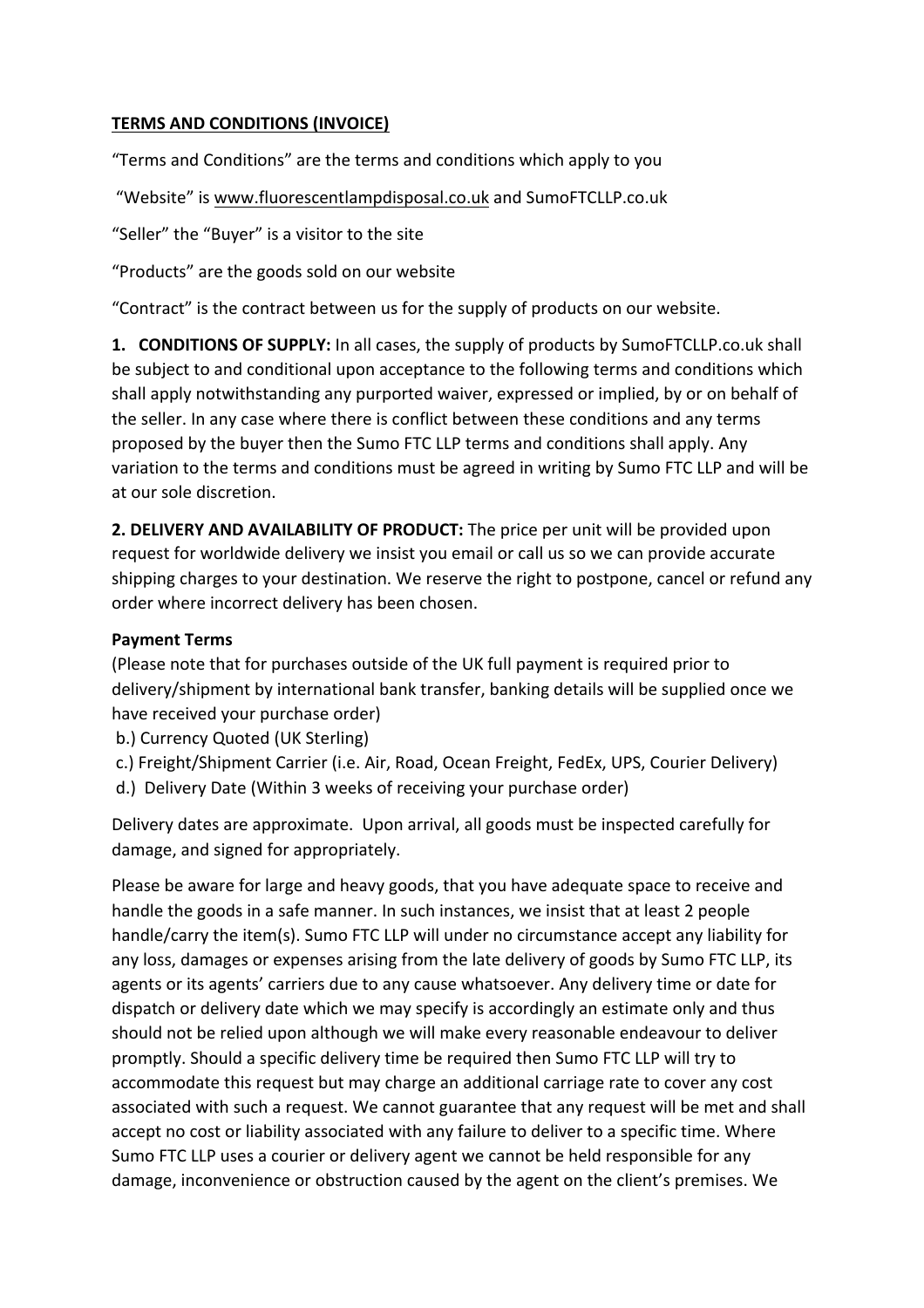reserve the right to refuse delivery to any address other than that registered within the original purchase order. We will not deliver to postal address boxes or addresses not recognised by the carrier. Sumo FTC LLP are not liable for disposal, retrieval, or charges incurred in disposing of transit packaging. Goods delivered with transit packaging are to protect your purchase, the buyer agrees to dispose of the surrounding packaging, polystyrene, packing crate, pallet or similar devices of their own accord.

3. Payment Terms: (Please note that for purchases outside of the UK full payment is required prior to delivery/shipment by international bank transfer, banking details will be supplied once we have received your purchase order) Currency Quoted (UK Sterling)

**4. RISK AND TITLE:** The product will become the Buyer's risk at the point of delivery to the buyer's premises or delivery location. For the avoidance of doubt, the title of product supplied and ownership shall remain with us until full payment has been received by Sumo FTC LLP for all monies due in respect of the goods supplied and all relevant payments have cleared in our relevant bank account. This shall include all delivery and extra charges that may apply.

**5. PRICES:** The price of all products sold will be the price that is quoted. We shall update these prices from time to time and reserve the right to adjust prices at any time due to supplier price changes, taxation influences, sales or promotions. In the case of pricing errors we reserve the right to cancel any orders placed and refund the buyer. In such cases we will contact the buyer to inform them. This will be at any stage prior to despatch and will be at our sole discretion. All prices quoted by Sumo FTC LLP are subject to alteration at our sole discretion. Any price changes will not affect any orders where we have already provided confirmation that the products will be despatched. All prices quoted are inclusive of VAT (unless shown otherwise). VAT shall be charged on invoices at the rate in force. The tax status of the buyer shall be a matter between the buyer and the appropriate tax authority. No variations or discretion will be shown for any reason. Any charges incurred for overseas deliveries, such as Port Taxes by the customs/import taxes will be the responsibility of the buyers. 

**6.** YOUR STATUS: By placing an order with Sumo FTC LLP you warrant that you are legally capable and authorised to enter into binding contract to make payment by which ever method is agreed by Sumo FTC LLP.

**7. THIRD PARTY POLICY:** The content, materials and information displayed anywhere on the whole Website may be provided or posted in some cases by third parties. Where this happens we make clear that we are not the originator of any content regardless of the status of the representative or provider. Any third party content is the sole responsibility of the party who provided the content and we shall not be held liable in any way. We are not responsible for the accuracy, propriety, or legality of any such content and accept no liability relating to the use of any content in any way. We may from time at our discretion allow you access to content, products or services offered by third parties through hyperlinks to third party's websites. You are advised to read such websites' terms and conditions and privacy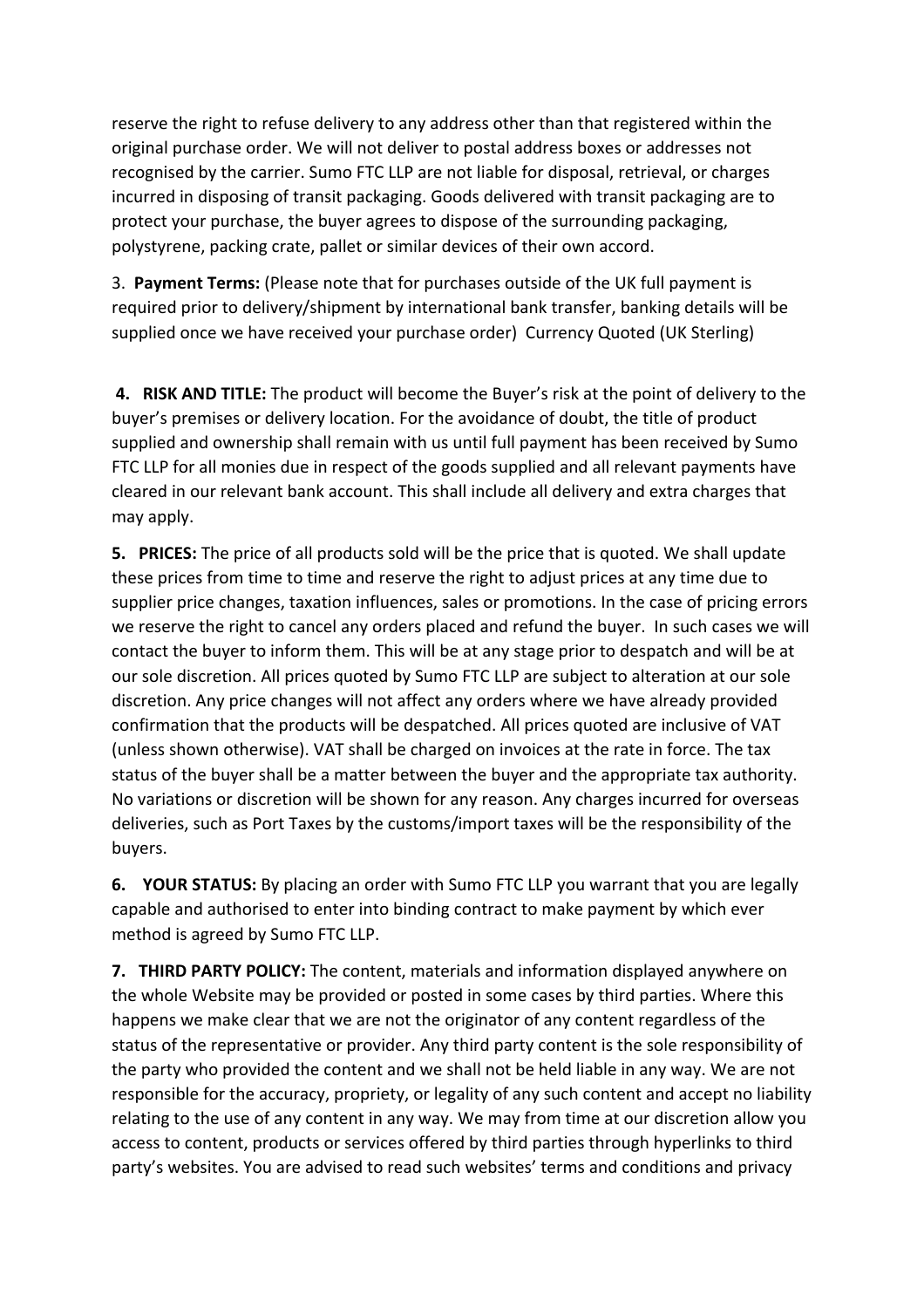policies before using them. You acknowledge that we have no control over third party websites and cannot accept liability for any content, materials or use of such material.

**8.** BACK ORDERS: If for any reason and item is out of stock, or cannot be obtained with a reasonable time, we will endeavour to place the item on back order using the fastest supply methods we can. We will inform you by email or telephone of such an instance within 72 hours of your order. You have the right to cancel, amend or continue with the order. We will keep you updated as much as possible throughout any outstanding back orders.

9. DELIVERY AND INSPECTION: Upon receipt of a Sumo Fluorescent Tube Crusher, you are required to inspect the external packaging is in good condition and shows no obvious signs of damage externally. If you discover the external shipping packaging appears damaged, please inform the delivery driver or ourselves straight away.

Upon receipt of a Sumo Fluorescent Tube Crusher you should immediately check the description on the packaging and paperwork matches what you have ordered. If you suspect the goods received to be incorrect or not matching your order or paperwork, please contact us immediately.

**10. FORMATION OF CONTRACT:** After you place a purchase order, or place an order verbally over the telephone, you will receive an email from Sumo FTC LLP that acknowledges we have received your order. Your order to us is an offer to buy the products ordered but we reserve the right at this point to refuse the order at our sole discretion. Any such refusal would be confirmed to you by email. The Contract will only relate to the products which we refer to and confirm in our confirmation.

**11. CONSUMER RIGHTS:** Sumo FTC LLP at all times operates within the law and under UK consumer law. If you are contracting as a consumer then you may cancel a Contract prior to it being dispatched only. In this case, you will receive a full refund of the price that you paid for the Products in accordance with our Refunds Policy. We will not accept a cancelation after the goods have been dispatched. Any products that are returned for which you wish to claim a refund must be in the same condition to that which you received them and they must be in their original packaging along with all associated paperwork, instructions and components. The cost of the return product will be the responsibility of the buyer. No returns costs will be accepted by Sumo FTC LLP. Refunds on returned goods, once passed inspection, will be made within 14 days. (UK Customers ONLY)

**12. REFUNDS & EXCHANGE POLICY:** Sumo FTC LLP makes every effort to be flexible in meeting our customers' requirements. We will not be liable for any interest accruing on payments refunded. Should you claim that any delivery is short of the stated number of items ordered then you must notify us within 24 hours of the date of delivery? In the event that we do not receive notification then we will hold no liability and you will be bound by the contract and liable to pay in full for the products delivered. (UK Customers ONLY)

**13. WAIVER:** If we fail during the terms of the Contract to insist on the strict performance of any of your obligations under the Contract or any of these terms and conditions, or if we fail to exercise any of the rights or remedies to which we are entitled under the contract, this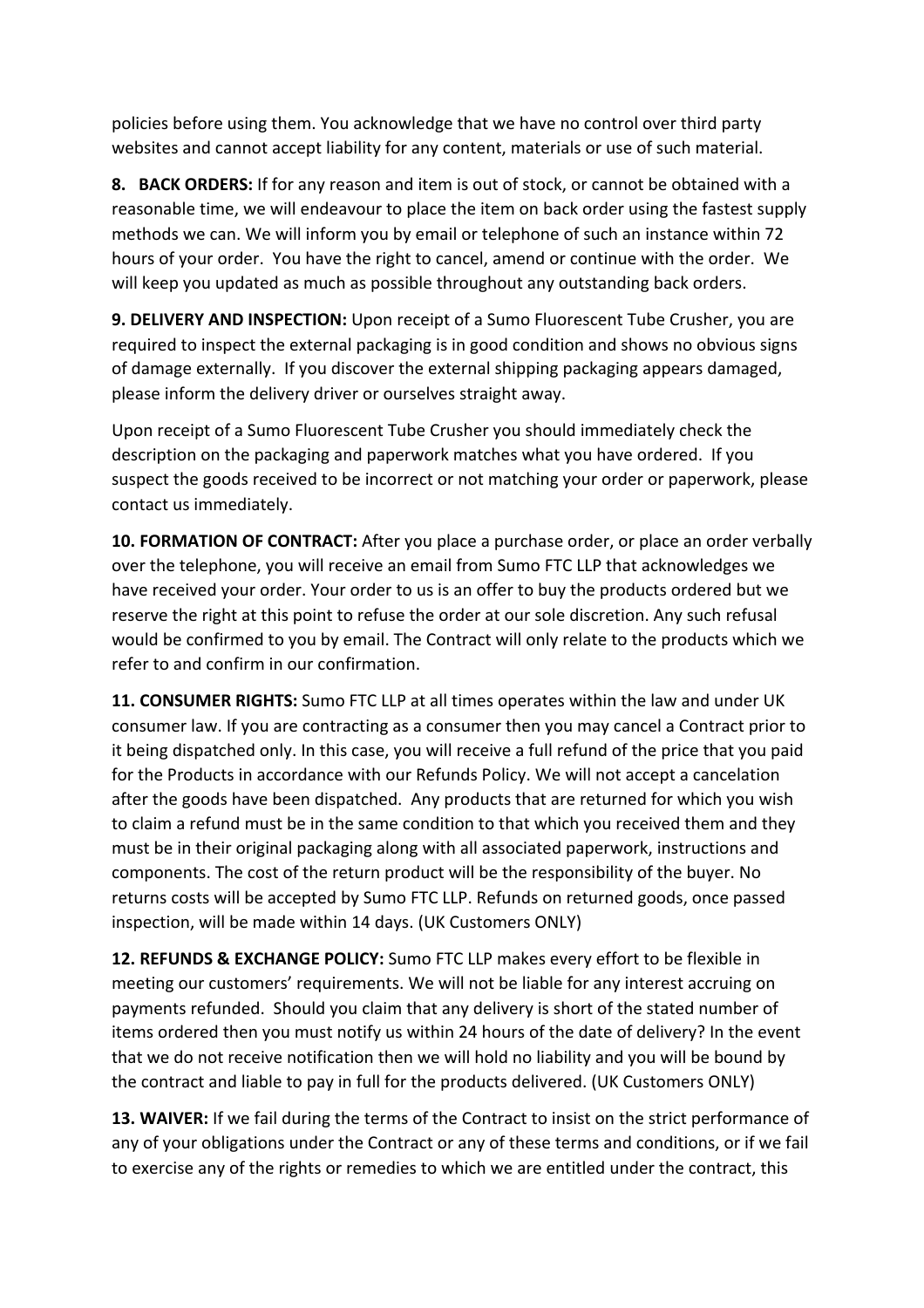shall not constitute a waiver of such rights or remedies and shall not in any way relieve you from compliance with such obligations. A waiver by Sumo FTC LLP of any default shall not constitute a waiver of any subsequent default. No waiver by us of any of these terms and conditions shall be effective unless is expressly stated to be a waiver and is communicated to you in writing in accordance with the clause on Written Communications.

**14. SEVERABILITY:** If any of these terms and conditions or any provisions of a Contract are determined by any legal body or qualified agency to be invalid, unlawful or unenforceable, such term, condition or provision will to that extent be severed from the remaining terms, conditions and provisions which will continue to be valid to the fullest extent permitted by law.

**15. DAMAGED GOODS & GOODS IN TRANSIT:** Any responsibility for any damage of goods in transit prior to the passing of the risk will only be accepted by Sumo FTC LLP if the buyer notifies us within 7 working days after delivery. This will be subject to reasonable inspection and verification by the seller that the claim is bona fide and reasonable. It will be the Seller's sole discretion to accept any claim and reference will be made to any delivery notes that have been received or signed and any instance where goods have been accepted but not examined or signed for. In such cases where products delivered have not been signed for by the Buyer then we reserve the right to not accept liability. In the instance that any product we supply is faulty or damaged upon receipt, the Buyer must notify us within 7 working days after the day of delivery. We will aim to exchange the product as soon as possible, and arrange for collection of the damaged/faulty product. Sumo FTC LLP is not liable for damage caused to products during use or faults/damage after a product is used.

**16. PAYMENT:** Payment is due at the point of order by international bank transfer for anyone/company outside of the UK (Full payment required before dispatched) or BACS payment (UK Customers) for all online and telephone orders unless agreed otherwise between the parties. For all other transactions BACS payment, the terms shall be cleared payment within thirty days from the date of our invoice unless otherwise specifically agreed in writing between Direct Heating Supplies and the buyer for UK Customers ONLY. We reserve the right to refuse to process orders where we believe that there may be fraud, misrepresentation or any other form of abuse. Any failure on the part of the buyer to pay our invoices in the time stated may result in Sumo FTC LLP taking appropriate action to recover the debt, or suspension of the buyer's authority to purchase goods or services from us, or a claim from Sumo FTCLLP being pursued to recover such interest on the outstanding debt as may be appropriate. We reserve the right to pursue repossession of the goods provided.

**17. LAW AND JURISDICTION:** Contracts for the purchase of products through our website will be governed by English Law. Any dispute that arises from, or is related to such Contracts shall be subject to the non-exclusive jurisdiction of the courts of England and Wales.

**18. ENTIRE AGREEMENT:** These terms and conditions and any document that is referred to in them shall represent the entire agreement between the Sumo FTC LLP and the seller in relation to any matter connected to the contract, and it shall supersede any prior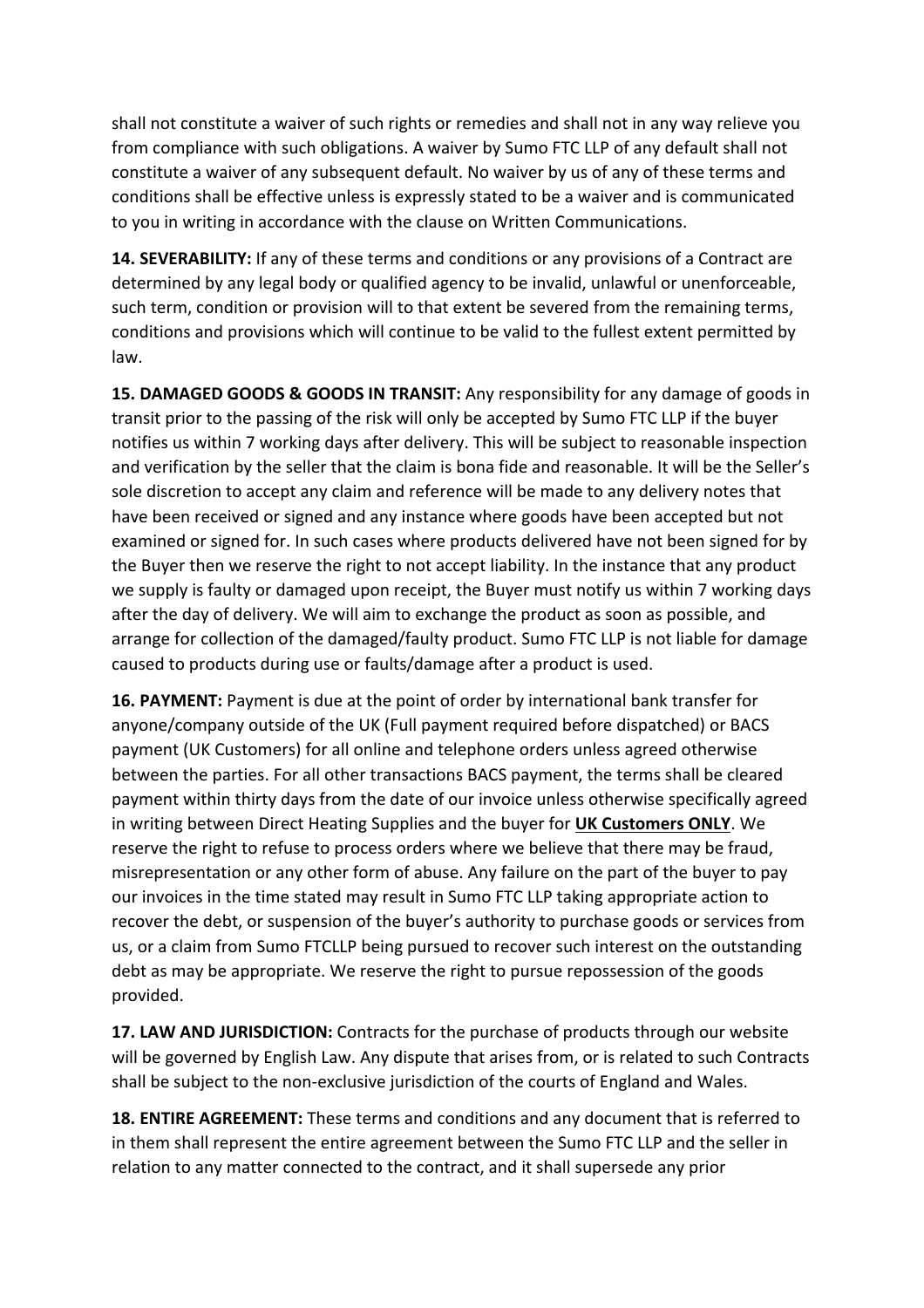agreement between us. Both parties acknowledge that in entering into a Contract that neither party has relied on any form of representation, undertaking or promise given by the other and that nothing may be implied from anything said or written in negotiations between us prior to such Contract except as expressly stated in these terms and conditions.

**19. TRANSFER OF RIGHT AND OBLIGATIONS:** The Contract between the Sumo FTC LLP and the Buyer is binding on both parties and all respective successors and assigns. The Buyer may not transfer or assign or change or dispose of a Contract or any of the Buyer's right or obligations arising under it without the express and prior written consent of Sumo FTC LLP. We may transfer or assign or change or dispose of a Contract or any of our rights or obligations arising under it at any time during the terms of the Contract at our discretion.

**20. LIABILITY:** Sumo FTC LLP agrees that any products that you purchase from us are of satisfactory quality. However our liability in connection with any Product that is purchased from us is strictly limited to the purchase of that product and that this does not include or limit in any way our liability for: death or personal injury caused by our negligence; under section 2(3) of the Consumer Protection Act (1987); for fraud or fraudulent misrepresentation; for any matter for which it would be illegal for us to exclude, or attempt to exclude, our liability. We expressly state that we can accept no liability for any loss of income or revenue, loss of business, loss of profits or contracts, loss of anticipated savings, loss of data, waste of management or office time or for any indirect or consequential loss or damage of any kind however arising nor whether caused by tort (including negligence), breach of contract or otherwise, even in the event that this was foreseeable. We also cannot be held responsible for any loss or corruption of data or information. In all cases, notwithstanding the above terms and conditions, our total liability shall be limited to £99.

**21. NOTICES:** All Notices provided by the Buyer must be given to Sumo FTC LLP, 8 Howden Close, Bessacarr, Doncaster DN4 7JW or by email to info@sumoftcllp.co.uk. We may give notice to you at either the email or postal address you provide to us when placing an order, or in any of the methods specified in the clause relating to Written Communications. Notice will be deemed to be received and properly served immediately when posted on our website, 24 hours after an email has been sent or 3 days after the date of posting any letter. In proving the serving of the notice, it will be deemed acceptable to prove, in the case of a letter, that such letter was properly addressed and sent in the post and in the case of email that the email was sent to the correct email address of the addressee.

**22. OUR RIGHT TO VARY THESE TERMS AND CONDITIONS:** Sumo FTC LLP has the right to revise and change these terms and conditions from time to time, at its sole discretion by amending this page or by communicating with you in writing or electronically. The buyer shall be subject the terms and conditions that are in force at the time you order products from our website. The only exceptions will be where we are required to change our terms and conditions by law or governmental authority in which case it will apply to orders previously placed by you, or in the case that we notify you of the changes to our terms and conditions before we provide despatch confirmation. In such cases we will assume that you have accepted the changes unless you notify us in writing within 3 days of the products being delivered.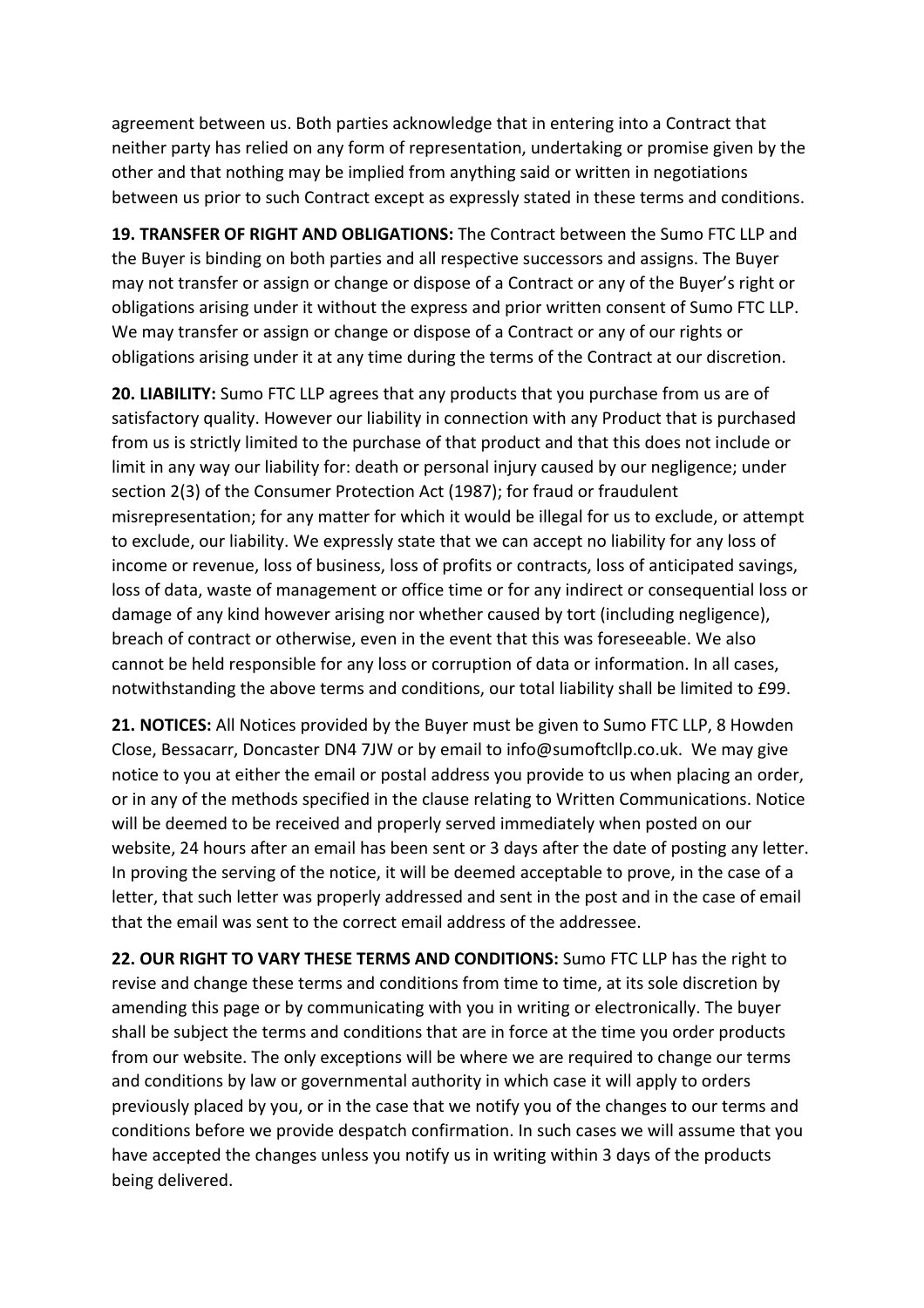**23. WRITTEN COMMUNICATIONS:** UK applicable laws will, from time to time, require Sumo FTC LLP to send you information or communications in writing. By using our website you agree that communications with Sumo FTC LLP will be electronic and that we will contact you by email or provide you with information by posting notices on our website. In respect of the Contract between us, you agree to the above mentioned electronic means of communication that we provide to you electronically and you agree that all contract, notices, and all other communications that we provide to you electronically comply with any legal requirement that such communications be in writing. This condition does not affect your statutory rights in any way.

**24. FORCE MAJEURE:** Sumo FTC LLP cannot be held responsible for any failure to perform or any delay on our performance or obligations under this contract that is caused by events that are outside our reasonable control. Such a Force Majeure Event includes any act, event, non-happening, omission or accident beyond our reasonable control. It shall include in particular (and not limited to) the following: nuclear, chemical or biological disaster or contamination; adverse weather conditions; strikes, lock outs or any form of industrial action; terrorist attack or threat, war, riot or civil disturbance; fire, explosion, storm, flood, earthquake, subsidence, epidemic or other natural disaster; inability to use railways, shipping, aircraft, road, or any other form of public and private transport; inability to use public or private telecommunications networks or the non-performance of suppliers or subcontractors and interruption or failure of utility services including but not limited to electric, power, gas and water; the acts, decrees, legislation, regulations or restrictions of any government. We also specifically cannot be held responsible for any loss of internet service whether this is in connection with the Website's server or the server used by a Contributor or Administrator or user. Our performance under any contract shall be deemed to be fully suspended for the whole period that the Force Majeure Event continues and we shall have a full extension of time for performance for the duration of that period.

**25. PRIVACY POLICY:** We never disclose customer information to third parties, but may, on occasion need to pass name and address details to suppliers or manufacturers for the dispatch or replacement of goods. We never sell or disclose customer details to mailing lists, agencies, or other third parties not related to any current order with have with us. We may on occasion choose to use your information for promotional purposes to let you know about offers, promotions or news about our company or other companies within our group of companies. This may be in electronic or printed media. You may opt out to not receive this information by contacting us. All information is collected lawfully, securely, and in accordance with the data protection act 1998. Our full Security and Privacy policy is set out in Clause 33 below.

**26 CREDIT CARDS:** No credit card payment will be accepted by SUMO FTC LLP we will only accept payment via international bank transfers or BACS payments. Our payment details will be provided to the buyer prior to dispatch whereby full payment will be required before the product is released for dispatch.

**27. SUSPENSION AND TERMINATION:** We reserve the right at our sole discretion, whether there has been a breach of our Terms and Conditions through your use of the Website, to